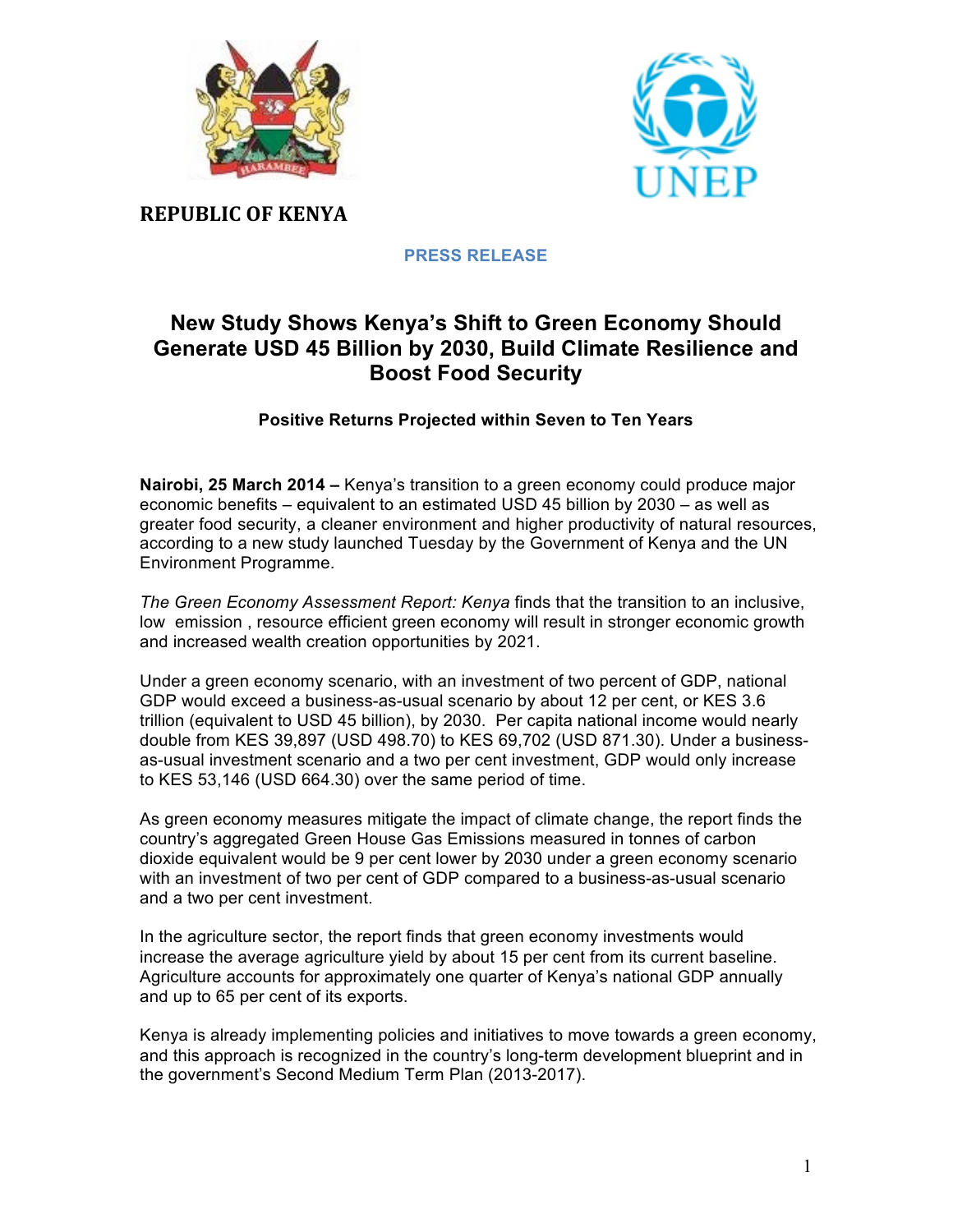The report finds that further green energy investments could lead to about a two per cent reduction in energy consumption and an expanded supply of electricity from renewable sources compared to business-as-usual. For example, under a green economy scenario, renewable energy would double geothermal capacity by 2030, compared to business-asusual, and other renewable energy resources would also grow during this period, contributing to 20 per cent of the total power supply.

To accelerate these efforts, the report urges the government to consider adopting targeted clean energy solutions for households and institutions, such as energy efficient lighting and appliances; and, making additional investments in renewable energy, such as geothermal, solar, wind and biofuel energy.

While Kenya's manufacturing sector has continued to contribute about 10 per cent to the country's GDP for over many years, it is still one of the largest in Sub-Sahara Africa and considered a key pillar for the country's future growth. However, the report finds that to green this sector, more public policies are needed to encourage and incentivize investment in resource-efficient and clean production processes, recycling and ecolabelling, among other transformative strategies.

The country's transport sector is also critical to its green economy goals. This sector is expected to triple between 2010 and 2030, and vehicles on the road have already doubled during the last decade. To better regulate this sector and reduce emission of harmful gaseous pollutants, the report suggests that the government needs to create incentives to lower the age of its passenger and freight fleet, as well as promote more mass transit and non-motorized transport .

UNEP supported a consortium of Kenyan institutions that formed the "Inter-Ministerial Committee on green economy" to lead the green economy in the country. The Committee comprised members from various government ministries and the private sector organizations.

The report, which examines the economy-wide impacts of green investments under different scenarios, reveals that positive returns could be realized within seven to ten years.

It confirms that an overall green economy, resources efficiency and recycling policy framework is fundamental to underpin the success of these sector initiatives. Several areas where further government action is needed are identified, from improving regulatory compliance and developing national standards, resources efficiency and resource productivity targets ; to securing financial resources and introducing fiscal instruments like tax rebates on environment friendly technologies and innovations

## **Quotes:**

• Cabinet Secretary of the Kenyan Ministry of Environment, Water and Natural Resources, Judi Wakhungu, said:

"Green Economy driven by resource efficiency is the basis for sustainable development and poverty eradication. A green economy revolution is already taking place in Kenya, where the harvesting of geothermal energy from the East African Rift is just one of the many renewable energy projects underway across the country. By learning to more